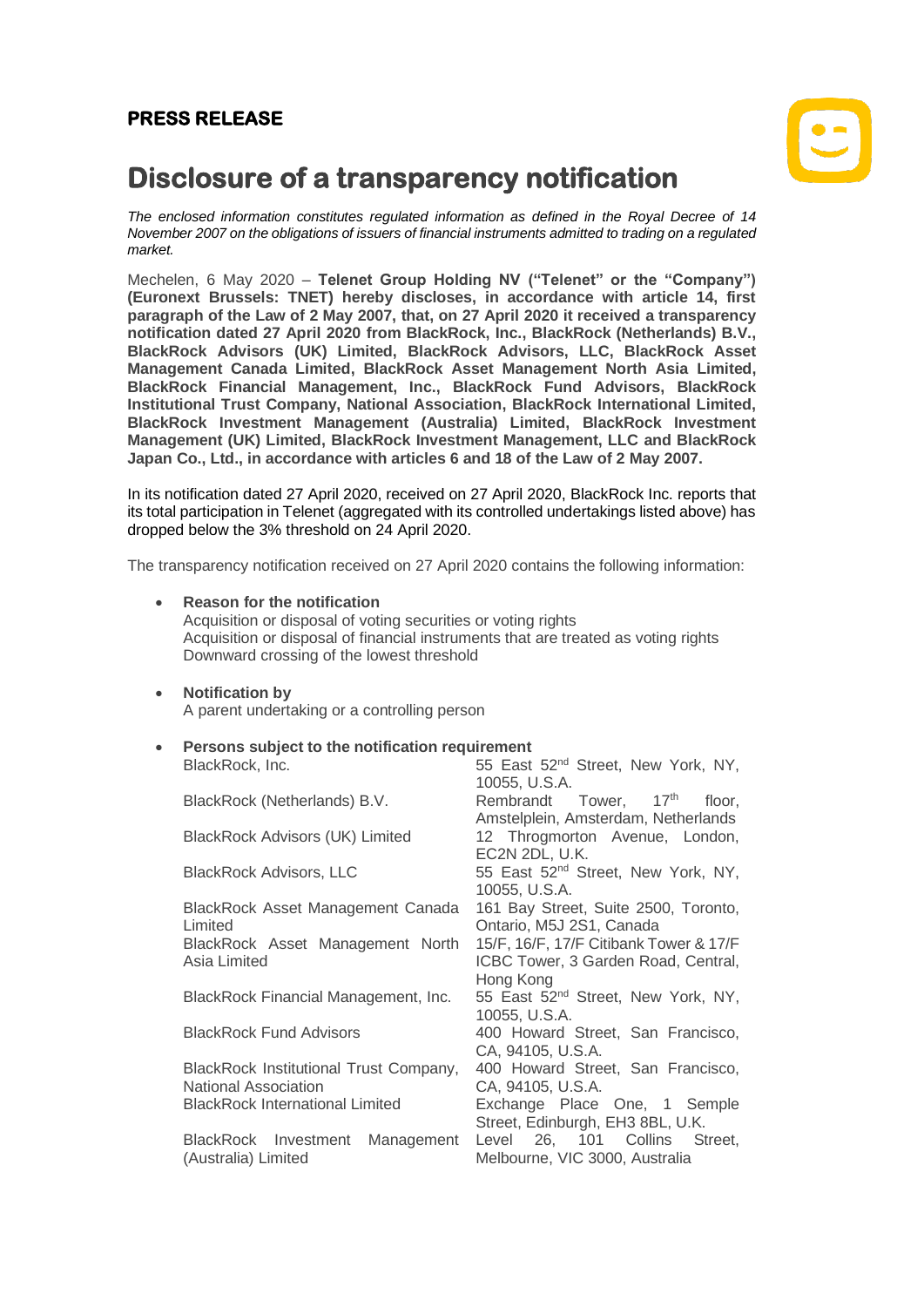BlackRock Investment Management 12 Throgmorton Avenue, London, (UK) Limited BlackRock Investment Management, LLC<br>BlackRock Japan Co., Ltd.

EC2N 2DL, U.K. 1 University Square Drive, Princeton, NJ, 8540, U.S.A. 1-8-3 Marunouchi Chiyoda-ku, Trust Tower Main, Tokyo, 100-8217, Japan

- **Date on which the threshold is crossed** 24 April 2020
- **Threshold that is crossed** 3%
- **Denominator** 114,656,785

### • **Notified details**

| A) | Voting rights                                                            | Previous notification | After the transaction   |                                 |                         |                                    |
|----|--------------------------------------------------------------------------|-----------------------|-------------------------|---------------------------------|-------------------------|------------------------------------|
|    |                                                                          | # voting rights       | # of voting rights      |                                 | % of voting rights      |                                    |
|    | Holders of voting rights                                                 |                       | Linked to<br>securities | Not linked to<br>the securities | Linked to<br>securities | Not linked<br>to the<br>securities |
|    | BlackRock, Inc.                                                          | $\overline{0}$        | $\overline{0}$          |                                 | 0.00%                   |                                    |
|    | <b>BlackRock (Netherlands)</b><br>B.V.                                   | 7,574                 | 7,574                   |                                 | 0.01%                   |                                    |
|    | <b>BlackRock Advisors (UK)</b><br>Limited                                | 528,596               | 561,777                 |                                 | 0.49%                   |                                    |
|    | <b>BlackRock Advisors, LLC</b>                                           | 19,426                | 19,426                  |                                 | 0.02%                   |                                    |
|    | <b>BlackRock Asset</b><br>Management Canada<br>Limited                   | 34,795                | 34,795                  |                                 | 0.03%                   |                                    |
|    | <b>BlackRock Asset</b><br>Management North Asia<br>Limited               | 1,722                 | 1,187                   |                                 | 0.00%                   |                                    |
|    | <b>BlackRock Financial</b><br>Management, Inc.                           | 35,504                | 35,140                  |                                 | 0.03%                   |                                    |
|    | <b>BlackRock Fund Advisors</b>                                           | 651,595               | 650,001                 |                                 | 0.57%                   |                                    |
|    | <b>BlackRock Institutional Trust</b><br>Company, National<br>Association | 1,048,235             | 1,046,938               |                                 | 0.91%                   |                                    |
|    | <b>BlackRock International</b><br>Limited                                | 945                   | 945                     |                                 | $0.00\%$                |                                    |
|    | <b>BlackRock Investment</b><br>Management (Australia)<br>Limited         | 20,178                | 20,178                  |                                 | 0.02%                   |                                    |
|    | <b>BlackRock Investment</b><br>Management (UK) Limited                   | 302,744               | 259,150                 |                                 | 0.23%                   |                                    |
|    | <b>BlackRock Investment</b><br>Management, LLC                           | 134,230               | 82,696                  |                                 | 0.07%                   |                                    |
|    | BlackRock Japan Co., Ltd.                                                | 314,700               | 51,186                  |                                 | 0.04%                   |                                    |
|    | Subtotal                                                                 | 3,100,244             | 2,770,993               |                                 | 2.42%                   |                                    |
|    |                                                                          | <b>TOTAL</b>          | 2,770,993               | 0                               | 2.42%                   | 0.00%                              |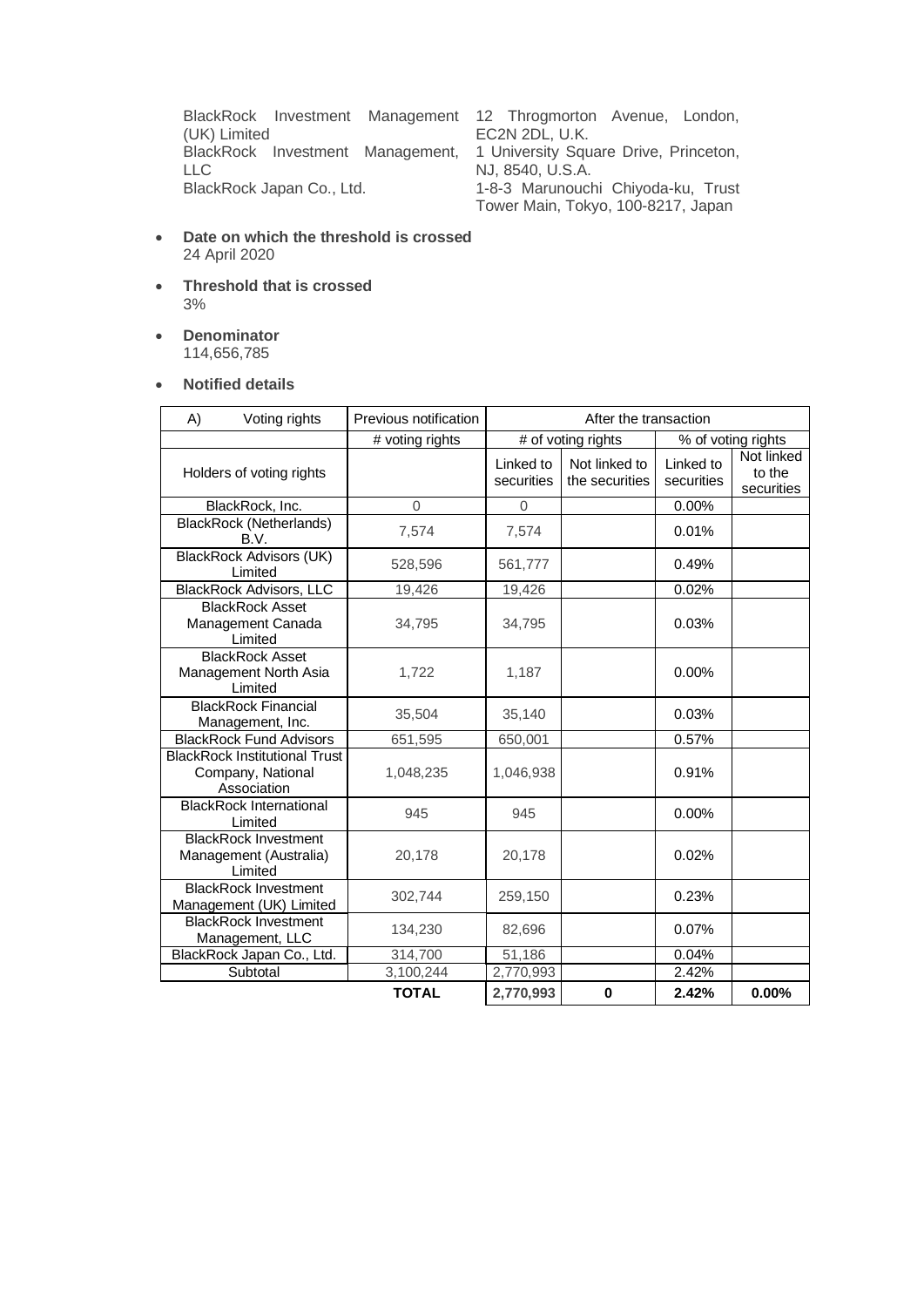| B)<br>Equivalent financial<br>instruments                                | After the transaction             |                    |                               |                                                                                 |                            |            |
|--------------------------------------------------------------------------|-----------------------------------|--------------------|-------------------------------|---------------------------------------------------------------------------------|----------------------------|------------|
| Holders of equivalent<br>financial instruments                           | Type of financial<br>instrument   | Expiration<br>Date | Exercise<br>period or<br>date | # of voting rights that<br>may be acquired if the<br>instrument is<br>exercised | $%$ of<br>voting<br>rights | Settlement |
| BlackRock Advisors (UK)<br>Limited                                       | Securities Lent                   |                    |                               | 78,758                                                                          | 0.07%                      | physical   |
| <b>BlackRock Advisors, LLC</b>                                           | Contract for<br><b>Difference</b> |                    |                               | 113,638                                                                         | 0.10%                      | cash       |
| <b>BlackRock Financial</b><br>Management, Inc.                           | Contract for<br><b>Difference</b> |                    |                               | 16,134                                                                          | 0.01%                      | cash       |
| <b>BlackRock Institutional Trust</b><br>Company, National<br>Association | Contract for<br><b>Difference</b> |                    |                               | 38,764                                                                          | 0.03%                      | cash       |
| <b>BlackRock Investment</b><br>Management (UK) Limited                   | Contract for<br><b>Difference</b> |                    |                               | 9,157                                                                           | 0.01%                      | cash       |
| <b>BlackRock Investment</b><br>Management, LLC                           | Contract for<br><b>Difference</b> |                    |                               | 195,587                                                                         | 0.17%                      | cash       |
|                                                                          | <b>TOTAL</b>                      |                    |                               | 452,038                                                                         | 0.39%                      |            |
| TOTAL (A & B)                                                            |                                   |                    |                               | # of voting rights                                                              | $%$ of<br>voting<br>rights |            |

#### • **Full chain of controlled undertakings through which the holding is effectively held**

**3,223,031 2.81%**

BlackRock, Inc. BlackRock Holdco 2, Inc. BlackRock Financial Management, Inc. BlackRock International Holdings, Inc. BR Jersey International Holdings L.P. BlackRock (Singapore) Holdco Pte. Ltd. BlackRock HK Holdco Limited BlackRock Lux Finco S.a.r.l. BlackRock Japan Holdings GK BlackRock Japan Co., Ltd.

BlackRock, Inc. Trident Merger, LLC BlackRock Investment Management, LLC

BlackRock, Inc. BlackRock Holdco 2, Inc. BlackRock Financial Management, Inc. BlackRock International Holdings, Inc. BR Jersey International Holdings L.P. BlackRock Holdco 3, LLC BlackRock Cayman 1 LP BlackRock Cayman West Bay Finco Limited BlackRock Cayman West Bay IV Limited BlackRock Group Limited BlackRock Finance Europe Limited BlackRock Investment Management (UK) Limited

BlackRock, Inc. BlackRock Holdco 2, Inc.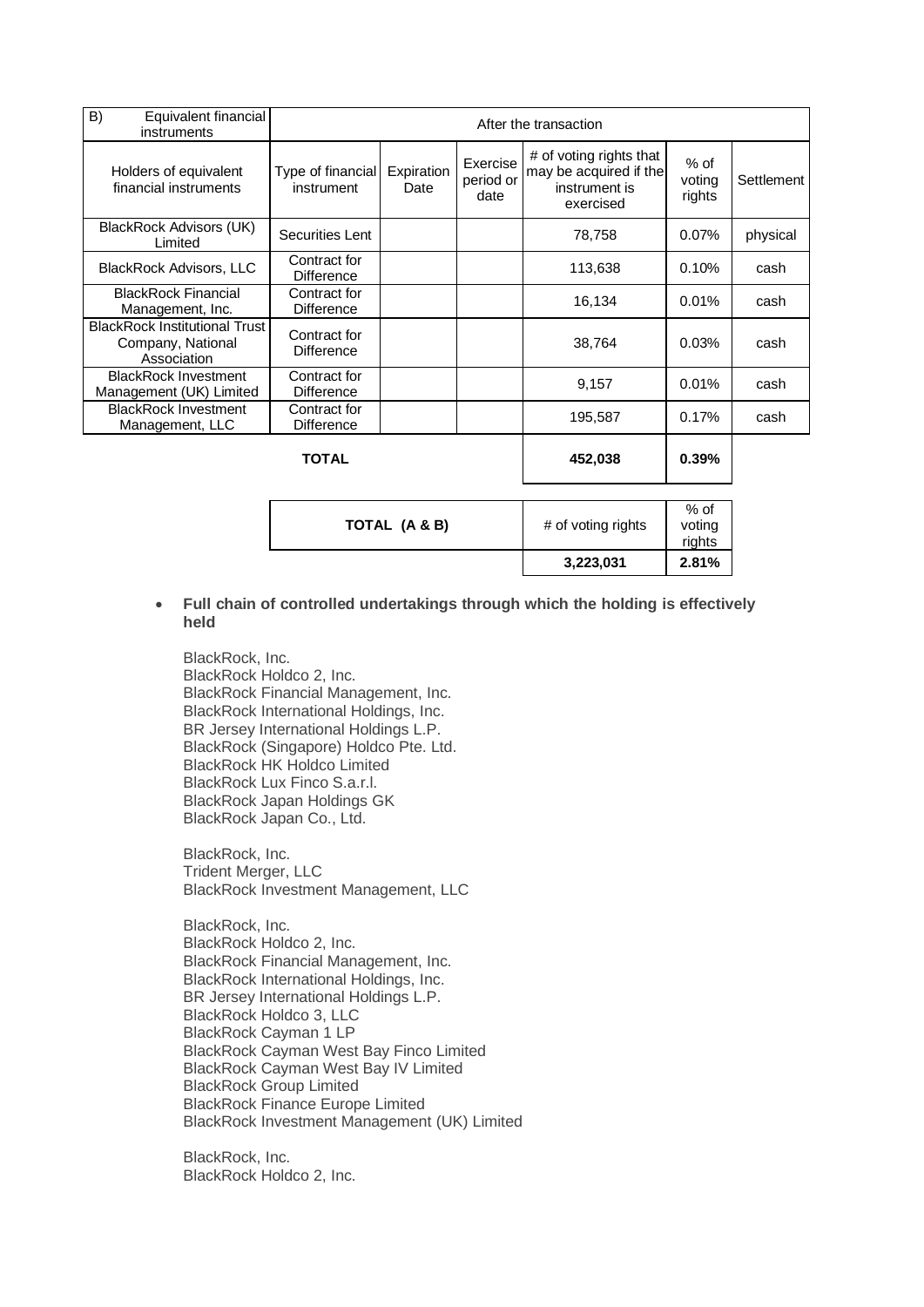BlackRock Financial Management, Inc. BlackRock International Holdings, Inc. BR Jersey International Holdings L.P. BlackRock Australia Holdco Pty. Ltd. BlackRock Investment Management (Australia) Limited

BlackRock, Inc.

BlackRock Holdco 2, Inc. BlackRock Financial Management, Inc. BlackRock International Holdings, Inc. BR Jersey International Holdings L.P. BlackRock Holdco 3, LLC BlackRock Cayman 1 LP BlackRock Cayman West Bay Finco Limited BlackRock Cayman West Bay IV Limited BlackRock Group Limited BlackRock International Limited

BlackRock, Inc. BlackRock Holdco 2, Inc. BlackRock Financial Management, Inc. BlackRock Holdco 4, LLC BlackRock Holdco 6, LLC BlackRock Delaware Holdings Inc. BlackRock Institutional Trust Company, National Association

BlackRock, Inc. BlackRock Holdco 2, Inc. BlackRock Financial Management, Inc. BlackRock Holdco 4, LLC BlackRock Holdco 6, LLC BlackRock Delaware Holdings Inc. BlackRock Fund Advisors

BlackRock, Inc. BlackRock Holdco 2, Inc. BlackRock Financial Management, Inc.

BlackRock, Inc. BlackRock Holdco 2, Inc. BlackRock Financial Management, Inc. BlackRock International Holdings, Inc. BR Jersey International Holdings L.P. BlackRock (Singapore) Holdco Pte. Ltd. BlackRock HK Holdco Limited BlackRock Asset Management North Asia Limited

BlackRock, Inc. BlackRock Holdco 2, Inc. BlackRock Financial Management, Inc. BlackRock International Holdings, Inc. BR Jersey International Holdings L.P. BlackRock Holdco 3, LLC BlackRock Canada Holdings LP BlackRock Canada Holdings ULC BlackRock Asset Management Canada Limited

BlackRock, Inc. BlackRock Holdco 2, Inc. BlackRock Financial Management, Inc.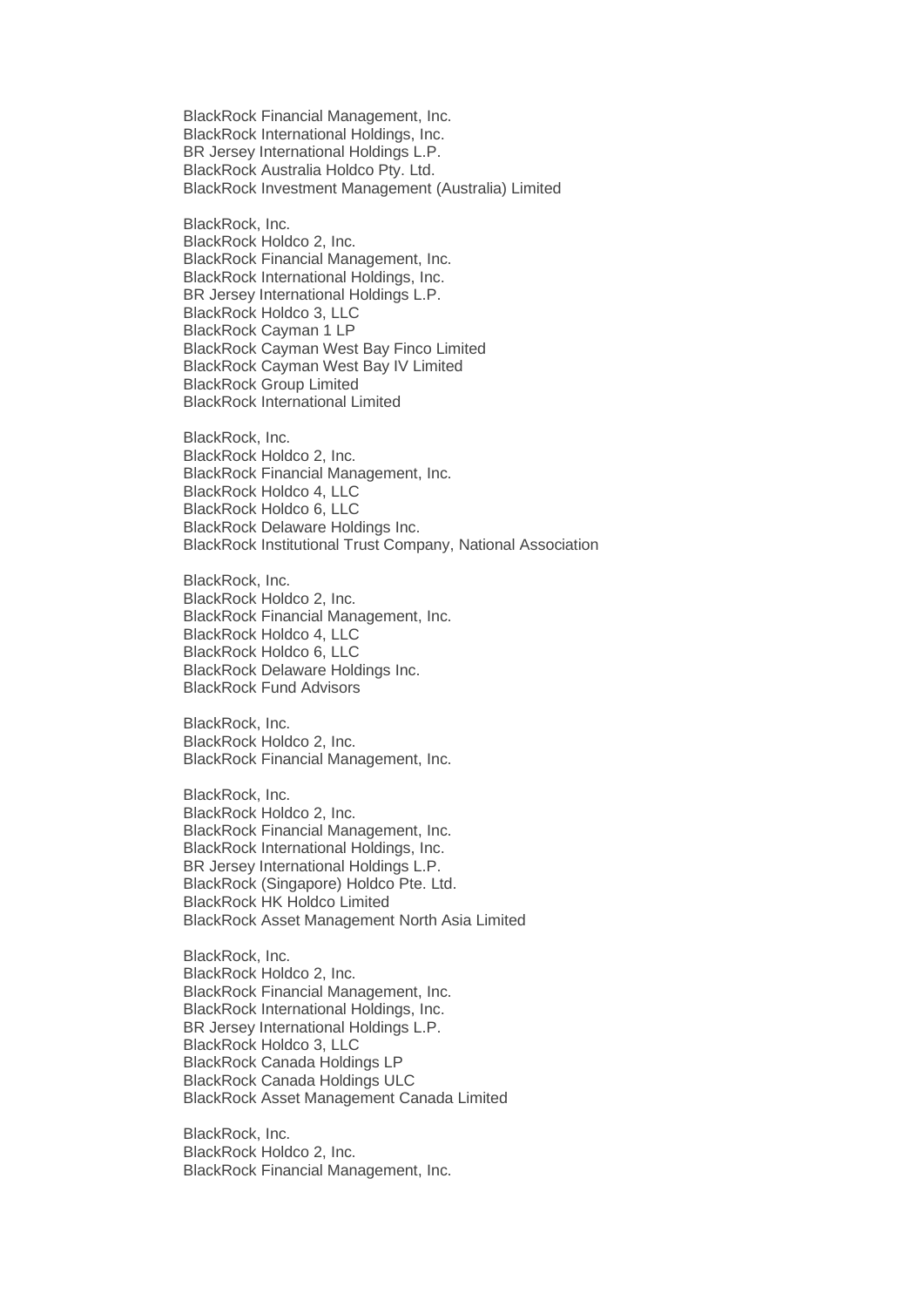BlackRock Capital Holdings, Inc. BlackRock Advisors, LLC

BlackRock, Inc. BlackRock Holdco 2, Inc. BlackRock Financial Management, Inc. BlackRock International Holdings, Inc. BR Jersey International Holdings L.P. BlackRock Holdco 3, LLC BlackRock Cayman 1 LP BlackRock Cayman West Bay Finco Limited BlackRock Cayman West Bay IV Limited BlackRock Group Limited BlackRock Finance Europe Limited BlackRock Advisors (UK) Limited

BlackRock, Inc. BlackRock Holdco 2, Inc. BlackRock Financial Management, Inc. BlackRock International Holdings, Inc. BR Jersey International Holdings L.P. BlackRock Holdco 3, LLC BlackRock Cayman 1 LP BlackRock Cayman West Bay Finco Limited BlackRock Cayman West Bay IV Limited BlackRock Group Limited BlackRock Finance Europe Limited BlackRock (Netherlands) B.V.

#### • **Additional information**

The disclosure obligation arose due to total holdings for BlackRock, Inc. going below 3%.

The full text of this notification is also available on our investor website: [https://investors.telenet.be.](https://investors.telenet.be/)

| <b>Contacts</b>            |                          |                                   |                |
|----------------------------|--------------------------|-----------------------------------|----------------|
| <b>Investor Relations:</b> | Rob Govens               | rob.govens@telenetgroup.be        | +32 15 333 054 |
|                            | <b>Bart Boone</b>        | bart.boone@telenegroup.be         | +32 15 333 699 |
| Press & Media:             | <b>Stefan Coenjaerts</b> | stefan.coenjaerts@telenetgroup.be | +32 15 335 006 |
| Legal:                     | Bart van Sprundel        | bart.van.sprundel@telenetgroup.be | +32 15 333 495 |

*About Telenet – As a provider of entertainment and telecommunication services in Belgium, Telenet Group is always looking for the perfect experience in the digital world for its customers. Under the brand name Telenet, the company focuses on offering digital television, high-speed Internet and fixed and mobile telephony services to residential customers in Flanders and Brussels. Under the brand name BASE, it supplies mobile telephony in Belgium. The Telenet Business department serves the business market in Belgium and Luxembourg with connectivity, hosting and security solutions. More than 3,000 employees have one aim in mind: making living and working easier and more pleasant. Telenet Group is part of Telenet Group Holding NV and is quoted on Euronext Brussel under ticker symbol TNET. For more information, visit [www.telenet.be.](https://www2.telenet.be/en/) Liberty Global - one of the world's leading converged video, broadband and communications companies, innovating and empowering people in six countries across Europe to make the most of the digital revolution – owns a direct stake of 57.9% in Telenet Group Holding SA/NV (excluding any treasury shares held by the latter from time to time).*

*Additional Information – Additional information on Telenet and its products can be obtained from the Company's website [http://www.telenet.be.](http://www.telenet.be/) Further information regarding the operating and financial*